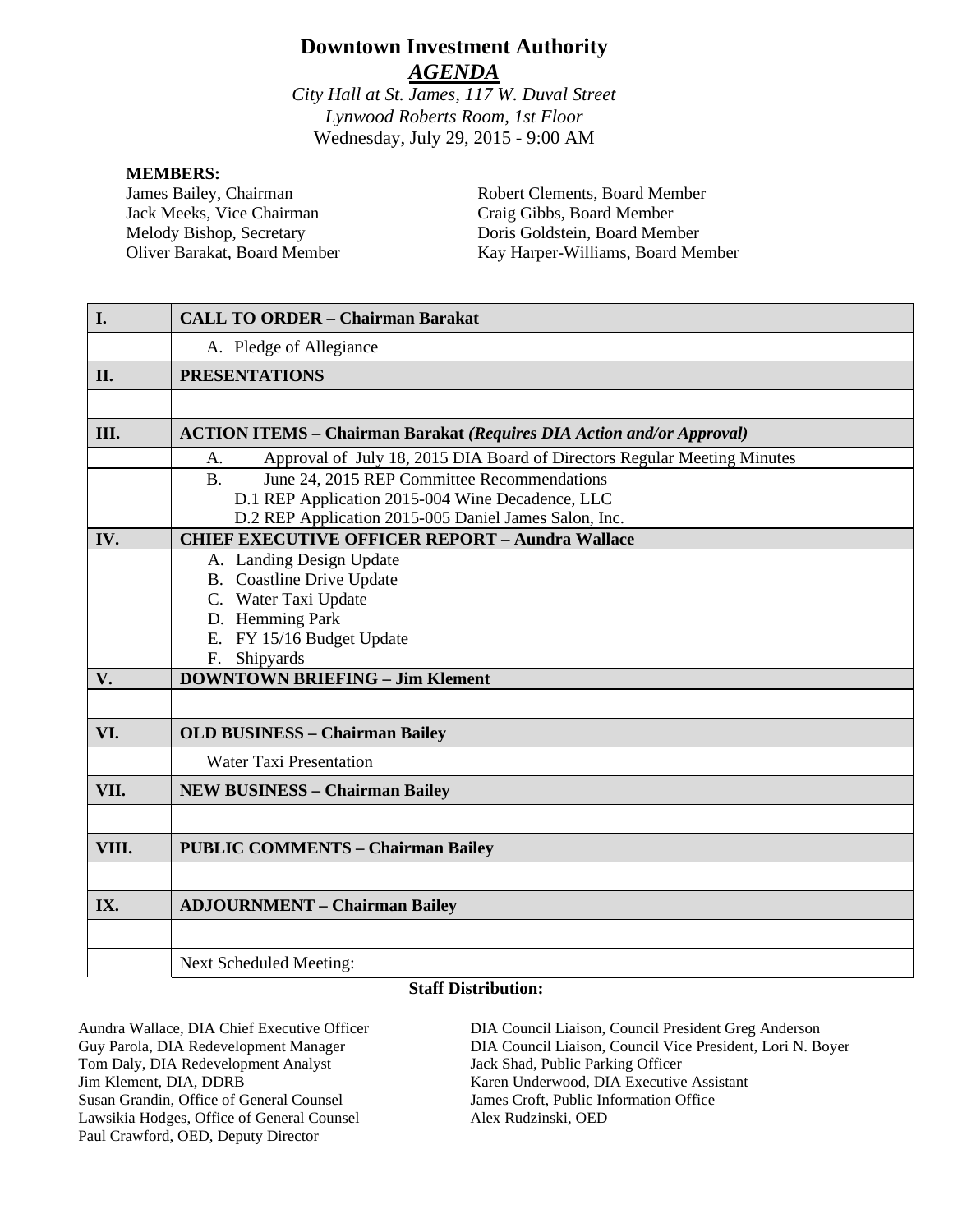



**City Hall at St. James 117 West Duval St., Lynwood Roberts Room** *Thursday, July 29, 2015 - 9:00 a.m.*

# *DIA Regular MEETING MINUTES*

**Board Members Present:** Jim Bailey, Chairman; Jack Meeks, Vice Chairman; Melody Bishop Secretary; Craig Gibbs, Oliver Barakat and Doris Goldstein

**Board Members Absent:** Kay Harper-Williams and Robert Clements

**Council Member:** Council President Greg Anderson and Council Vice President Lori Boyer

**DIA Staff:** Aundra Wallace, DIA Chief Executive Officer; Guy Parola, DIA Redevelopment Manager; Tom Daly, DIA Redevelopment Analyst; Jim Klement, DIA Development Coordinator; and Karen Underwood, DIA Executive Assistant

**Attendees:** Mike Brown, Wakefield Beasley and Associates; Daryl Joseph, Manager of Parks and Recreation; Jim Robinson, Director Public Works and Heather Surface, Surface Communications LLC.

# **Office of General Counsel:** John Sawyer

# **I. CALL TO ORDER**

Chairman Bailey convened the meeting at 9:05 a.m. with a quorum present. He recognized Council President Anderson and welcomed the media.

#### **II. PRESENTATIONS**  None

# **III. ACTION ITEMS**

# **A. Approval of June 18, 2015 Regular Board Meeting Minutes**

Chairman Bailey proposed the board to provide any changes/edits to staff ahead of time to avoid spending too much time reading during the meeting.

Board Member Bishop considered a change made on page 4 of 8 under the Landing update to make change to say "what the Landing should look like". Chairman Bailey added his comment during the Hemming Plaza Update to Mr. Cavin. He reported it was important that they manage and be sustainable in the future.

# **A MOTION WAS MADE BY BOARD MEMBER GIBBS AND SECONDED BY BOARD MEMBER BARAKAT APPROVING THE JUNE 18, 2015 REGULAR BOARD MEETING MINUTES. THE MOTION PASSED UNIANIMOUSLY 6-0.**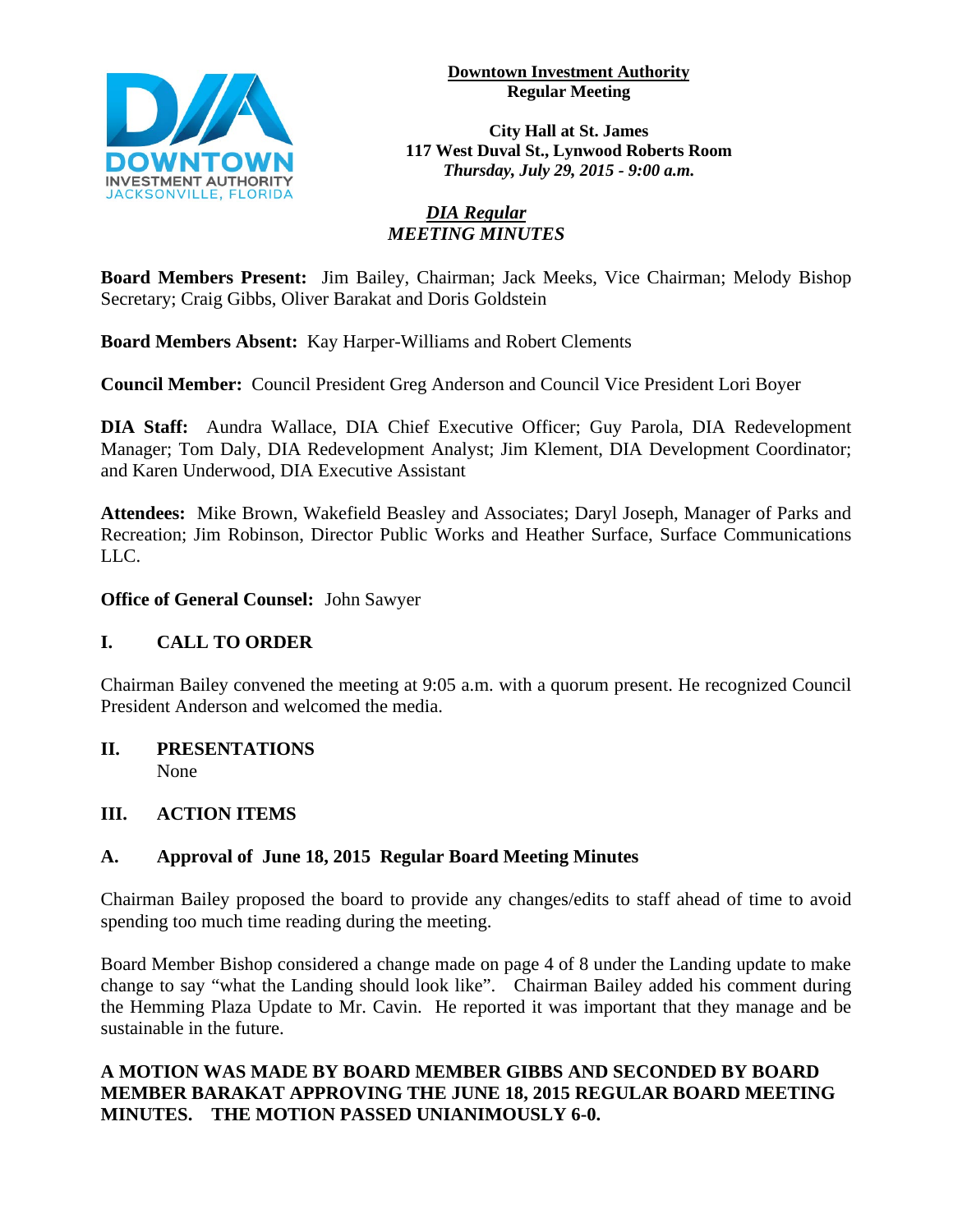#### **B.** 1. REP Application 2015-004 Wine Decadence, LLC -

CEO Wallace reported to the board that the REP Committee recommended approval for Application 2015-004 at the meeting of June 24, 2015.

Wally Lee, President of Wine Decadence was present to answer any questions.

# **A MOTION WAS MADE BY BOARD MEMBER MEEKS AND SECONDED BY BOARD MEMBER GOLDSTEIN APPROVING REP APPLICATION 2015-004 WINE DECADENCE, LLC.**

### **A FORGIVABLE LOAN IN THE AMOUNT OF \$33,520; SUBJECT TO:**

- **1. Applicant to obtain appropriate permits within 6 months of final program document approval and executed agreements with DIA**
- **2. Applicant to have all work completed within a 6 month period from final program document approval and executed agreements with DIA**
- **3. Applicant may receive up to a 6 month period extension to comply with final program document approval and DIA executed agreements**
- **4. The forgivable loan will be secured by an assignment of lease**

# **THE MOTION PASSED UNANIMOUSLY 6-0**

**C.** REP APPLICATION 2015-005 DANIELS JAMES SALON, INC.

CEO Wallace reported to the Board that the REP Committee recommended approval for Application 2015-005 at the meeting of June 24, 2015.

Chairman Bailey reported a brief summary of the Retail Enhancement Program which has created 54 jobs since January 1, 2015. Currently, there are eight (8) active applicants and (1) withdrawal, Jersey Mike's. There has been great success with the program to date.

### **A MOTION WAS MADE BY BOARD MEMBER MEEKS AND SECONDED BY BOARD MEMBER GOLDSTEIN APPROVING REP APPLICATION 2015-005 DANIEL JAMES SALON INC.**

# **A FORGIVABLE LOAN IN THE AMOUNT OF \$32,000 SUBJECT TO:**

- **1. Applicant to obtain appropriate permits within 6 months of final program document approval and executed agreements with DIA**
- **2. Applicant to have all work completed within a 6 month period from final program document approval and executed agreements with DIA**
- **3. Applicant may receive up to a 6 month period extension to comply with final program document approval and DIA executed agreements**
- **4. The forgivable loan will be secured by personal guarantee of the applicant.**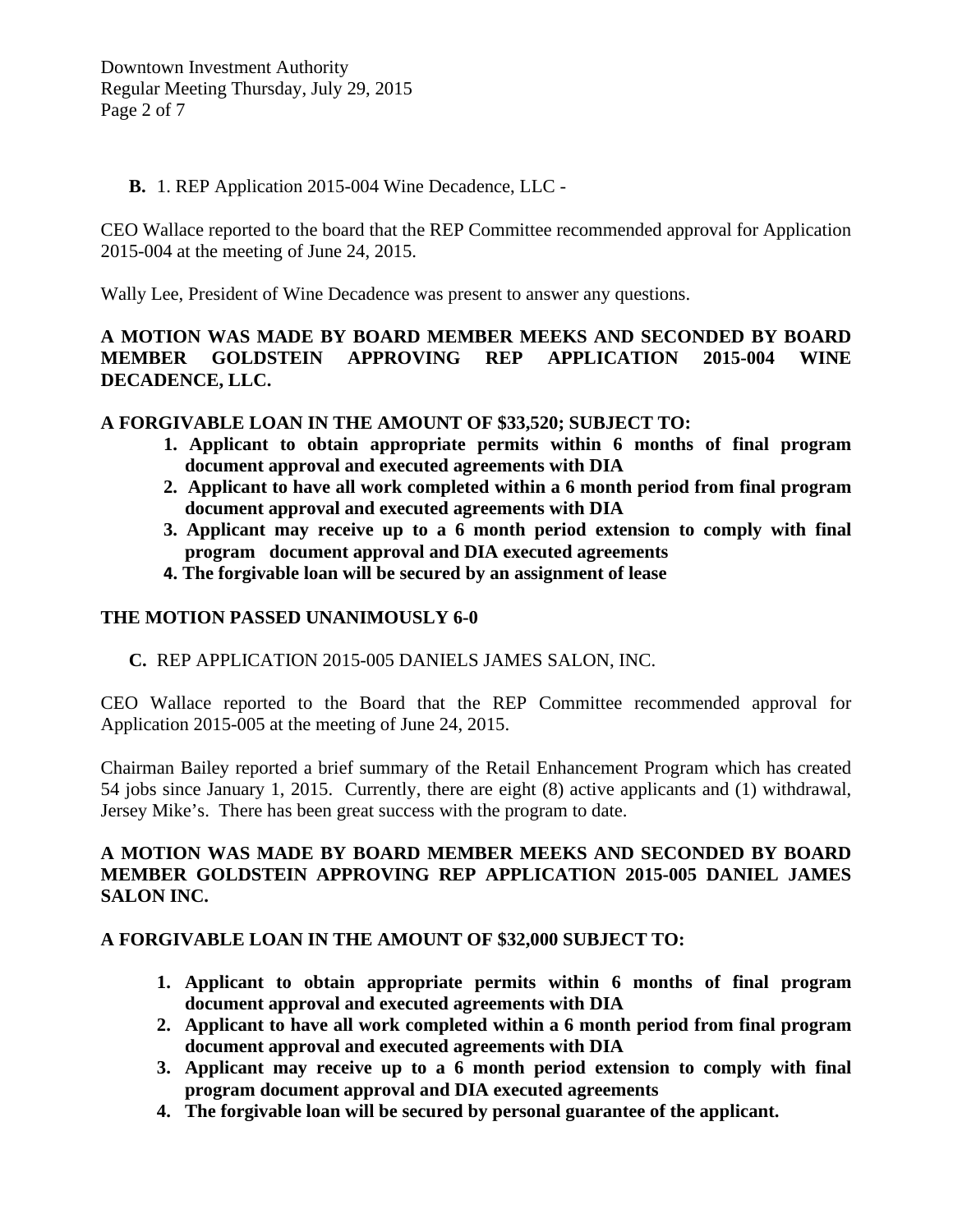Downtown Investment Authority Regular Meeting Thursday, July 29, 2015 Page 3 of 7

### **THE MOTION PASSED UNANIMOUSLY 6-0**

Council President Anderson thanked the applicants for their participation. He said that this program was envisioned several years ago and appreciated applicants taking advantage of it.

### **IV. CHIEF EXECUTIVE OFFICER REPORT**

### **A. LANDING DESIGN UPDATE**

CEO Wallace presented a memorandum to the board describing the design process that took place in June and July, the objectives of the redevelopment of the Landing and how these objectives are reflected in the plan to date. **A copy of that memorandum is attached to these minutes.**

He thanked Board Members Bishop and Meeks for attending the extra workshops in addition to Council Vice President Boyer for attending last week as well.

Board Member Goldstein reported that two (2) charrettes were held involving the public as well as closed group discussions about the Landing design. The team listened to the input and made adjustments based on the comments. In particular, the park space and plaza on the river were improved since the drawings that were shown at the public meeting, and these changes are reflected in Mr. Brown's presentation.

The team mainly focused on the open space and activity to create a great urban waterfront space. The architectural design of the buildings will be developed at a later date at Sleiman's expense. The illustrations being shown today are conceptual drawings, and the entire plan will continue to be refined and improved.

Mike Brown, from Wakefield Beasley and Associates, provided a Jacksonville Landing power point presentation, brought the Board up to date and answered any questions.

Board Member Goldstein stated that it was a pleasure working the consultants.

The Board made the following relative comments.

- The team was congratulated on a very complex process
- What is the percentage of land dedicated to public use? Approximately 40 percent of the site is public space and 45 percent is mixed use development and 5 to 10 percent estimated for roads
- Has there been any direction regarding a parking use that faces the street? Mr. Brown responded from a planning context, that a walkable urban scale edge which includes parallel parking was proposed.
- Retail on both sides of Laura Street is very important.
- Main Street Bridge is going to be very important as a backdrop to the proposed plan.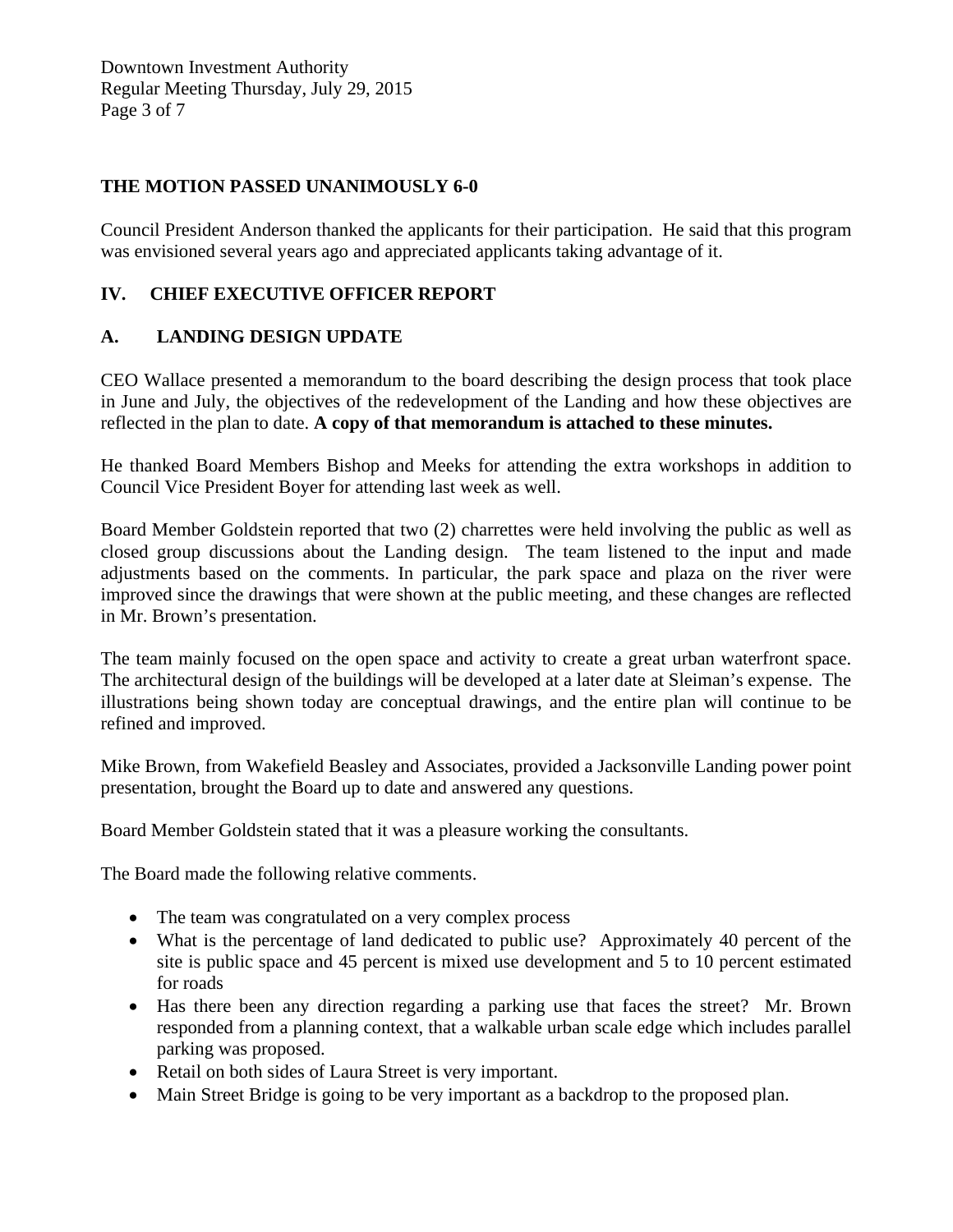Downtown Investment Authority Regular Meeting Thursday, July 29, 2015 Page 4 of 7

Chairman Bailey inquired about the next steps. CEO Wallace noted that additional information will be taken up at the next board meeting. Chairman Bailey stated that a special meeting will be called if demanded for this project. Mr. Brown stated that he would make himself available for any discussions.

Board Member Bishop was interested in knowing why Main and Ocean Street were not highlighted. Mr. Brown stated that they could spend an hour discussing Main Street.

Council Vice President Boyer pointed out that this was public owned property that is subject to a lease. There have been various issues with lease terms and amendments to the lease. She recommended that all important terms be written down in a list that OGC can incorporate in a future revised lease for clarity and not left to speculation. She encouraged the DIA to renegotiate the lease to include what the DIA would like to see, rather than negotiating from an already compromised position.

Chairman Bailey asked if the Landing could hold 3500 people. Mr. Brown responded that the open area will be much larger than the existing Landing.

# **B. COASTLINE DRIVE UPDATE**

Jim Robinson, Director of Public Works reported the DOT is returning to do a reinspection. During the week of July  $20<sup>th</sup>$  a very thorough investigation was conducted particularly on the section of Coastline in front of the Hyatt. DOT placed traffic restrictions between Newnan and Market Street following their previous survey.

A more detailed study will be used to carefully analyze data and move forward with something related to repair/replacement for that area. The Mayor's proposed budget includes \$5M in the capital improvement program for that area. It will take DOT a few weeks to process and get back to Public Works. There is an urgency to return that area to a two-way traffic flow. At this point the progress is at a pace with forthcoming funding and information detailing the necessary repairs.

The board made the following relative comments

A question was raised if he was looking into cost repairs, bridge structure replacement, retaining wall replacement and fills and tire removal. Mr. Robinson replied that they are looking at many accommodations.

Council President Anderson asked what the administration was presenting to come to a decision. Mr. Robinson responded that the top priorities are in order as far as getting a resumption of service.

Council President Anderson stated that he is looking forward to hearing what the vision will be. Mr. Robinson said that more information will be forthcoming to address the concerns.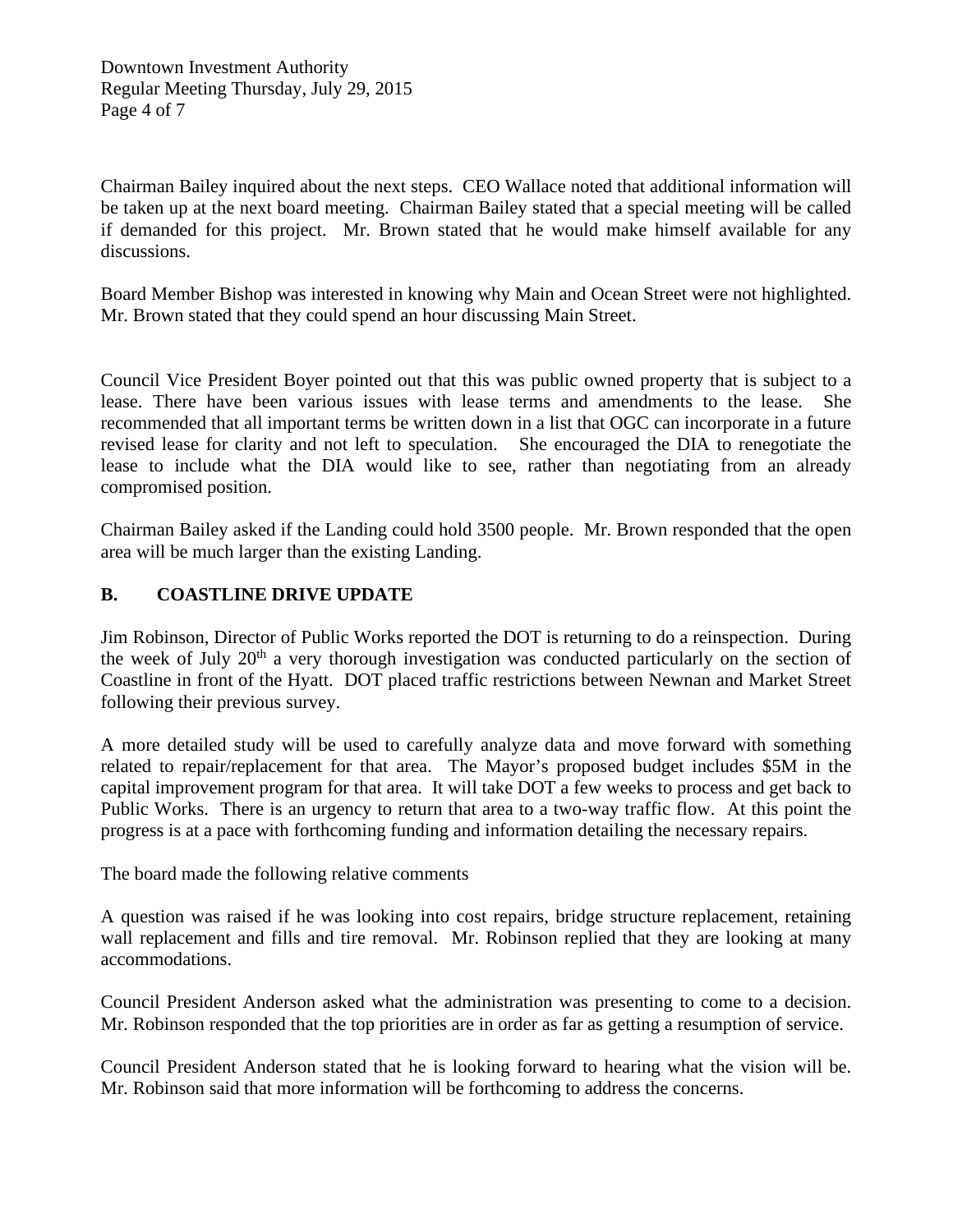Downtown Investment Authority Regular Meeting Thursday, July 29, 2015 Page 5 of 7

# **C. WATER TAXI UPDATE**

Chairman Bailey brought forth information regarding the Water Taxi service and stated that they are working hand in hand with the Parks Department.

Daryl Joseph, Interim Director of Parks and Recreation provided an update. He thanked the DIA for their support of the legislation to move forward with the public-private partnership. The Parks Department is looking forward to working with the DIA.

### **D. HEMMING PARK**

Daryl Joseph, Interim Director of Parks and Recreation, reported that legislation was introduced by Council Member Gulliford to clarify some language in the agreement for the Hemming Park. He will back every month to provide continual updates on the project.

The Board made the following relative comments.

Board Member Meeks asked if it would be appropriate for the Board to consider a resolution to support Council Member Guilford's idea. Chairman Bailey replied that there will be a clarification after the Finance Committee Meeting on Monday. John Sawyer noted the contract provides a performance standard benchmark, requiring the Friends of Hemming Park (FOHP) to raise a certain amount of money. The legislation expands the definition of funds raised to include concessions and other park revenue as well as private donations.

CEO Wallace noted the DIA did not issue the original request for proposal for Hemming Park. The request for proposal was issued through Parks and Recreation.

Board Member Bailey addressed concerns about concessions competing with downtown merchants. Board Member Bishop suggested that merchants might benefit from events and business in the park. Board Member Goldstein noted that revenue might actually be better than donations as a benchmark for showing the success and viability of the park.

#### **PUBLIC COMMENT**

Bruce Fouraker spoke in favor of supporting Hemming Park and all support given in the next few months should be given to the group to allow them an opportunity to complete their task.

# **A MOTION WAS MADE BY BOARD MEMBER MEEKS AND SECONDED BY BOARD MEMBER GIBBS SUPPORTING COUNCIL MEMBER GULLIFORD'S PROPOSED LEGISLATION CHANGE IN THE CONTRACT FOR HEMMING PLAZA.**

# **THE MOTION PASSED 5-1 (BAILEY)**

# **E. FY 15/16 BUDGET UPDATE**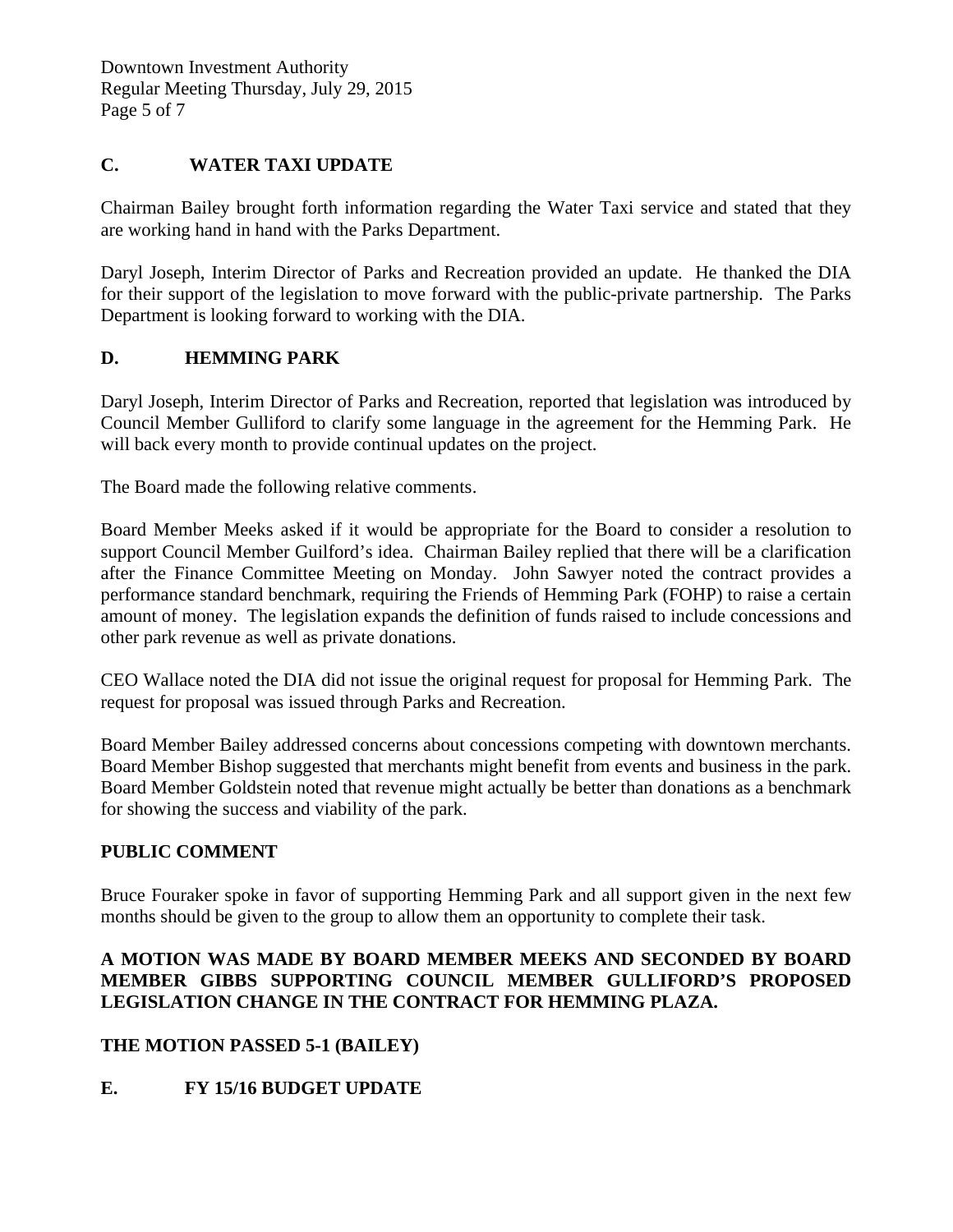Downtown Investment Authority Regular Meeting Thursday, July 29, 2015 Page 6 of 7

CEO Wallace reported that the TIF REV Grant workshop will be held on August 12, 2015 at 10:00 a.m. in the Lynwood Roberts Room. The DIA Finance budget hearing will be held on August 21, 2015.

# **F. SHIPYARDS**

CEO Wallace provided an update to the Board.

# **V. DOWNTOWN BRIEFING**

Jim Klement provided the DDRB update. A workshop was held on July 22.

# **VI. OLD BUSINESS**

Chairman Bailey thanked Board Member Barkat on his past chairmanship and stated that the DIA is where they are today because of his tremendous participation. His legislation was adopted in Council yesterday.

Heather Surface, a partner with Lakeshore Marine thanked the Board for their support of the Water Taxi and the legislation. She briefly updated the Board about the campaign with On Board Jax to improve ridership of the River Taxi. They are working closely with the Jaguars organization and events and programs will be forthcoming in the next few months.

The Times Union and the River Keeper are huge sponsors as they awarded a grant which will provide every Title 1 fifth grade student in Duval County an opportunity to take a River cruise.

Starting September 14<sup>th</sup> there will be two (2) tours a day during the week for Title one fifth graders. They are working with Jaguars on programs, events and monthly water taxi passes for downtown residents. Passes are being worked on for Jaguar season ticket holders to avoid purchasing individual tickets.

She offered the Board Members private individual tours with a different schedule of times. Chairman Bailey requested the Board to ride the taxi to see what it is all about. He also requested Ms. Surface to be included as the Landing plan continues to move along.

Chairman Bailey requested Board Member Meeks to Chair the Retail Enhancement Committee. Board Member Meeks accepted.

Board Member Bishop left the meeting at 11:07 a.m.

Chairman Bailey requested the Regular meeting be established after a Council Meeting. His preference was to follow the same schedule as Council. CEO Wallace agreed and noted the time will be from 2pm – 4pm.

Chairman Bailey requested the minutes to be submitted prior to the meeting for review to move on the agenda items.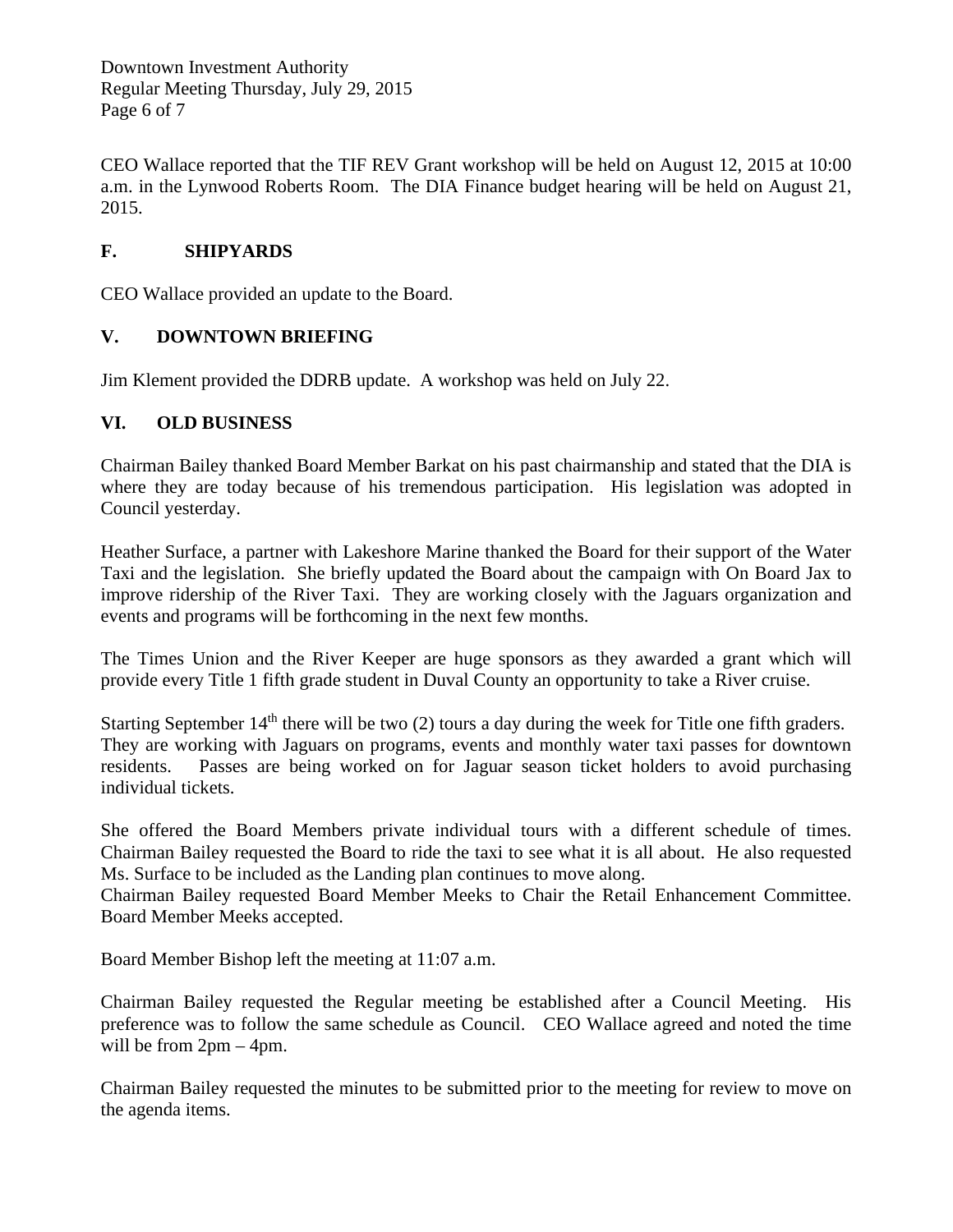Downtown Investment Authority Regular Meeting Thursday, July 29, 2015 Page 7 of 7

Board Member Barakat shared that three (3) historic workshops were held and measures were discussed. A recommendation to the Board is being discussed with Guy Parola. He thanked Chairman Bailey for his kind comments regarding his performance as Chairman.

# **VII. NEW BUSINESS**

Council President Anderson acknowledged the Board for their service. He pointed out that Downtown Revitalization is on the top of the list of priorities. This is the year to see the benefits of Downtown and he encouraged everyone to move quickly. Secondly, he commented that he was aware of member's reappointments and is currently working on them. Lastly, he is encouraged with the Board's support of Hemming Park and emphasized the importance of the Board.

Chairman Bailey noted the expiring Board member terms next year and stated several opportunities will be forth coming for new members.

# **VIII. PUBLIC COMMENTS**

Public speaker cards on file with the Downtown Investment Authority.

Board Member Barakat left the meeting at 11:18 am.

# **ADJOURNMENT**

There being no further business, Chairman Bailey adjourned the meeting at approximately 11:30 a.m.

The next DIA meeting is scheduled for Wednesday, August 26, 2015 at 2:00 p.m.

*The written minutes for this meeting are only an overview of what was discussed. For verbatim comments of this meeting, an audio CD is available upon request. Please contact Karen Underwood, at (904) 630-3492, or by email at karenu@coj.net.*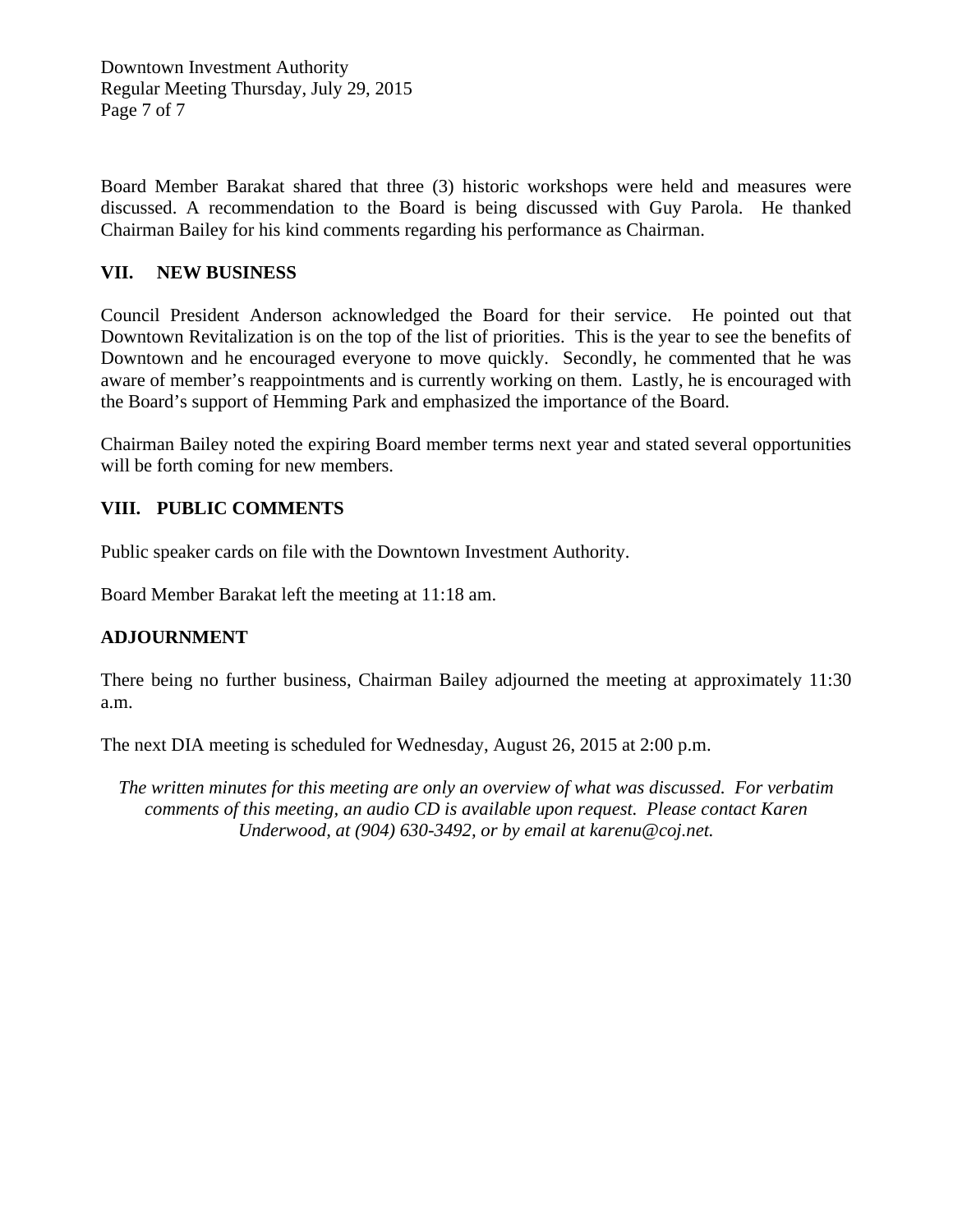#### **RESOLUTION 2015-07-01**

### **A RESOLUTION OF THE DOWNTOWN INVESTMENT AUTHORITY SUPPORTING AMENDING THE FRIENDS OF HEMMING PARK CONTRACT FOR THE OPERATION AND MANAGEMENT OF HEMMING PARK; PROVIDING AN EFFECTIVE DATE.**

**WHEREAS**, the Downtown Investment Authority ("DIA") has been designated by the City of Jacksonville as the Community Redevelopment Agency ("CRA") for community redevelopment areas within the boundaries of Downtown pursuant to Ordinance 2012-364-E, and was formed in order to revitalize and create a vibrant and dynamic Downtown; and

**WHEREAS,** the DIA supports the Friends of Hemming Park ("FOHP"), and their efforts to beutify and program Hemming Park; and

**WHEREAS,** the DIA provided \$800,000 of programming funding for the FOHP contract with the City of Jacksonville, and has a vested interest in the continued programming of the park by FOHP; and

**WHEREAS**, the contract requires FOHP reach certain fundraising goals in order to receive contrat payments from the City under the contract; and

**WHEREAS,** a disagreement between FOHP and the City regarding sources of funding has developed; and

**WHEREAS,** Legislation has been introduced, Ordinance 2015-556, to clarify the contract termsand release the next scheduled payment to FOHP;

**WHEREAS,** granting the request to amend the contract language will allow FOHP to continue to improve Hemming park and the Downtown of AJcksonville; now therefore

**BE IT RESOLVED,** by the Downtown Investment Authority:

**Section 1.** The DIA finds that the recitals set forth above are true and correct and are incorporated herein by this reference.

**Section 2.** The DIA requests that the City Council approve 2015-556 and amend the contract with FOHP, for the Operation and Management of Hemming Park.

**Section 3.** This resolution shall become effective upon its approval by the DIA this  $29<sup>th</sup>$  day of July, 2015.

WITNESS: Downtown Investment Authority

James Bailey, Chairman

\_\_\_\_\_\_\_\_\_\_\_\_\_\_\_\_\_\_\_\_\_\_ \_\_\_\_\_\_\_\_\_\_\_\_\_\_\_\_\_\_\_\_\_\_\_\_\_\_\_\_\_\_\_\_\_\_\_\_\_\_